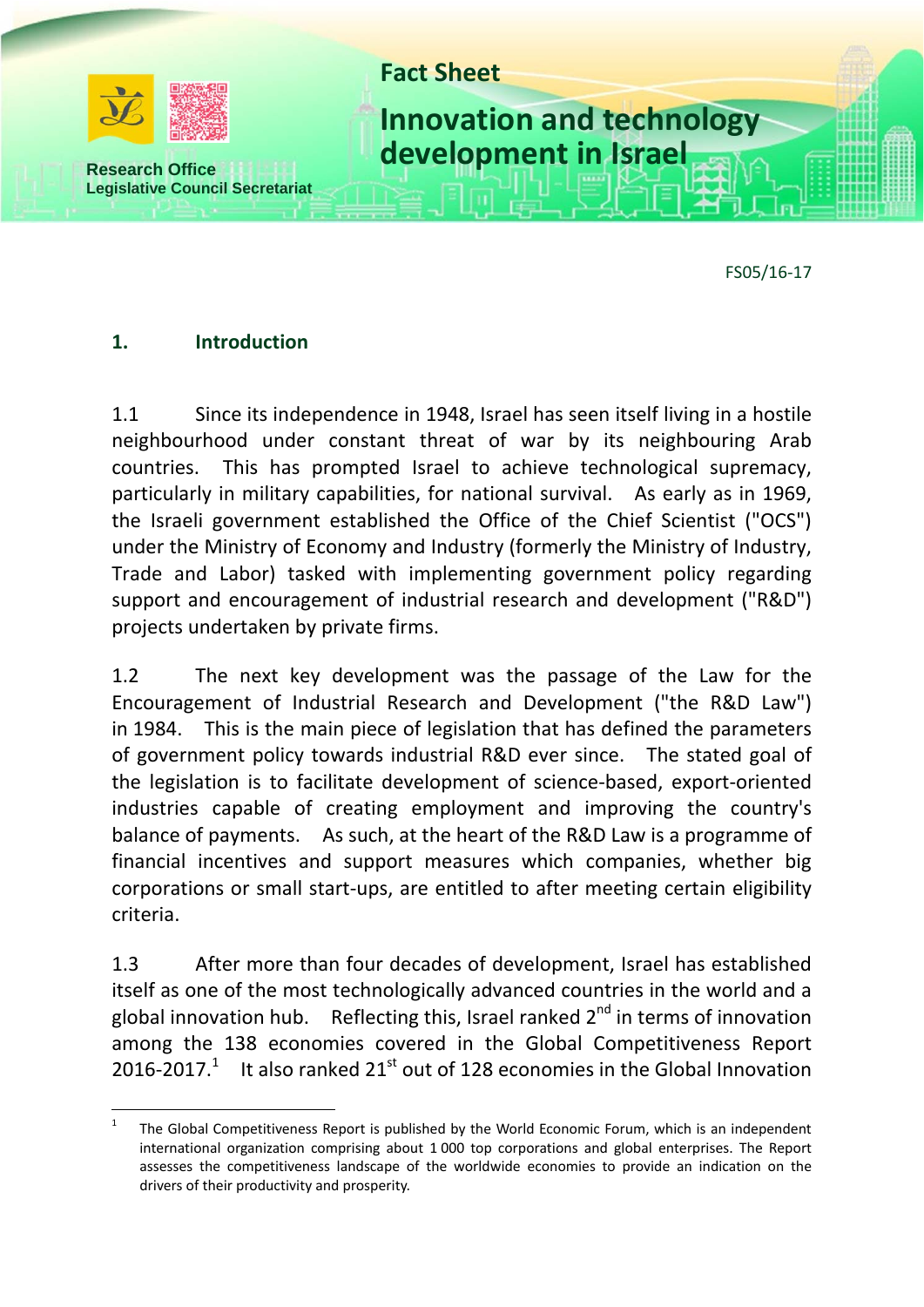Index 2016, outperforming other surveyed economies in the sub-indicator of ratio of researchers in the population and ranking the second highest in the sub-indicator of gross expenditure on R&D as a percentage of Gross Domestic Product ("GDP"). $^2$  Added to this, Israel is home to more than 2000 start-up companies and is second only to Silicon Valley of the United States in terms of the number of start-up companies. Against this, Israel has been widely regarded as the "start-up nation".

1.4 This fact sheet aims to provide the Panel on Commerce and Industry with information on: (a) development of the innovation and technology ("I&T") industry in Israel; (b) the Israeli government's policies relating to the I&T industry; and (c) development of the traditional manufacturing industries amid technological advancement in Israel.

# **2. Development of the innovation and technology industry in Israel**

2.1 The development of the I&T industry in Israel originated in the military sector. In 1948, the Israel Defense Forces established a branch for developing new arms, explosives and a variety of electronic appliances for military application. Since then, the military industry in Israel has developed rapidly to meet the country's need for armaments and technologies. In the early 1970s, application of military technology to develop products for civilian use led to the inception of the first generation high-technology companies in Israel. At the same time, science and research centres of academic institutions also started engaging in scientific research that contributed to the technological advancement of Israel.

2.2 The effort for military self-sufficiency reached its limits in the 1980s, when Israel tried to develop Lavi, an Israeli-designed military jet. The ensuing financial burden pressured the Cabinet to cancel the project in 1987 and use the money instead to buy the less-expensive American-made F-16 fighter. This decision ushered in a breakthrough for Israel's I&T industry, with the release of hundreds of engineers with experience at the cutting edge of aerodynamic, avionics, computers and electronics into the commercial market.

 $\frac{1}{2}$  The Global Innovation Index is co-published by the Cornell University, INSEAD (a graduate business school with global presence specialized in executive education programmes) and the World Intellectual Property Organization. The index is a composite indicator that ranks the worldwide economies in terms of their enabling environment to innovation and their innovation outputs.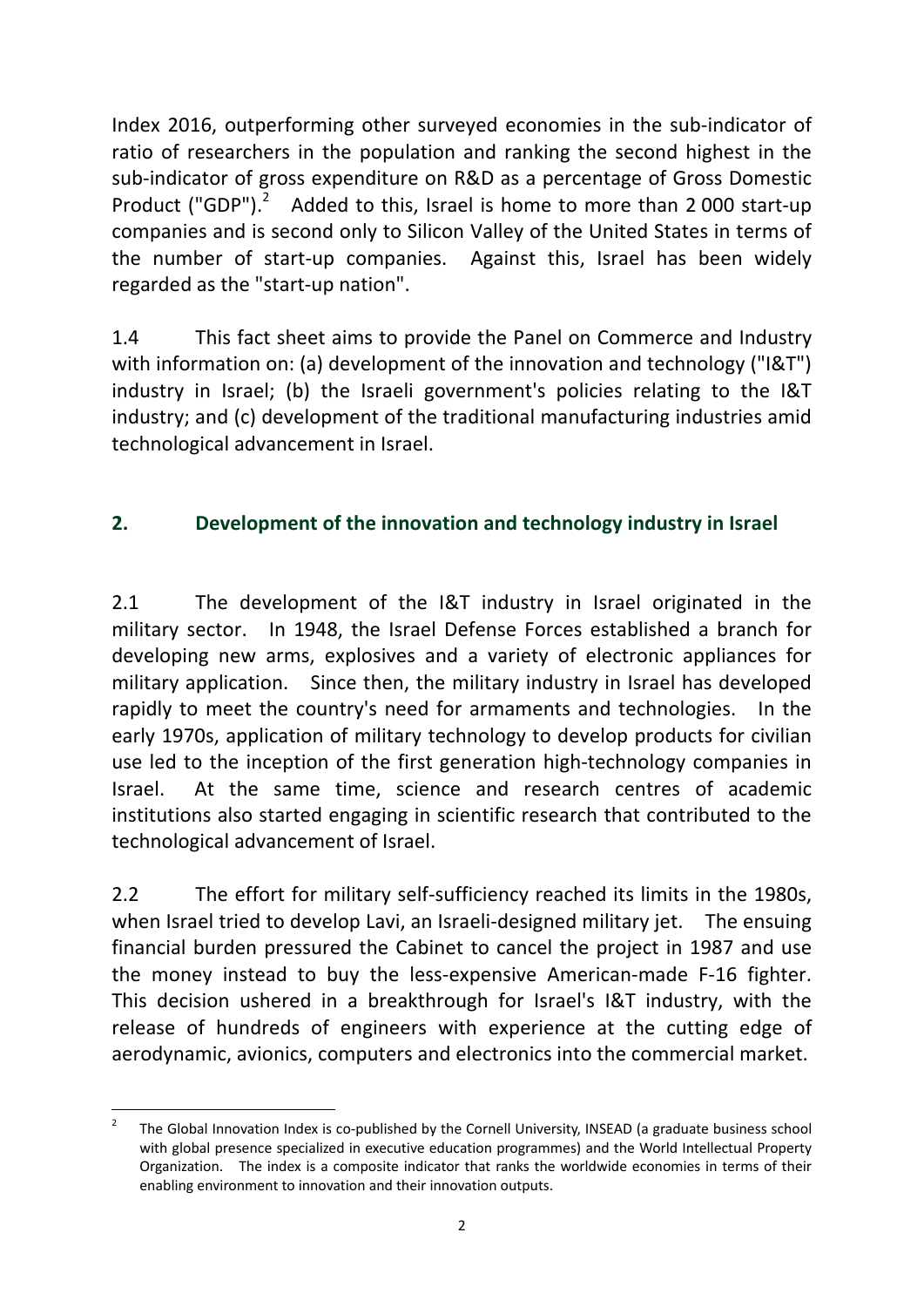2.3 Israel's I&T industry continued to grow in the 1990s and expanded briskly in the 2000s, attributable to (a) the influx of science and engineering talents from the former Soviet Union; (b) the successful transfer of technology from academia to industry; (c) the establishment of R&D centres by multinational companies to take advantage of the government's incentive measures; and (d) the development of venture capital industry during the period. After several decades of development, a vibrant and dynamic I&T industry has emerged in Israel with thousands of companies specializing in a diverse range of fields including telecommunications, semiconductors and components, software, cybersecurity, biotechnology and medical electronics. There were 288 700 employees working in Israel's high-technology industry in 2015, representing about 9% of the total workforce.<sup>3</sup>

2.4 At present, there are over 5 400 companies operating in the I&T industry, of which about 37% are start-ups, 56% small and medium companies, 1% large companies and  $6\%$  R&D centres of multinational corporations.<sup>4</sup> According to the Israel Central Bureau of Statistics, the national expenditure on civilian R&D totalled ILS 50 billion<sup>5</sup> (HK\$99 billion) in 2015, almost doubled the amount of ILS 26 billion (HK\$43.7 billion) in 2005. It also accounted for 4.3% of GDP in 2015, and this figure was among the highest in member countries of the Organisation for Economic Co-operation and Development. Analysed by operating sector, the business sector accounted for most of the national expenditure on civilian R&D, at 86% in 2015, followed by universities (11%), the public sector (2%) and private non-profit institutions (1%). $^{6}$ 

2.5 As to the economic contribution of the I&T industry, exports of high-technology industries (including computers, electronic and optical products, and spacecraft and related machinery) totalled US\$22.5 billion (HK\$174.4 billion) in 2015, accounting for 50% of the total industrial exports (excluding diamonds). Exports of high-technology services such as computer software and R&D amounted to US\$14.3 billion (HK\$110.9 billion), representing 42% of the total service sector exports.<sup>7</sup>

-

<sup>3</sup> See Central Bureau of Statistics (2017).

<sup>4</sup> See Israel Innovation Authority (2016a).

<sup>5</sup> ILS is the currency code for the Israeli new shekel (the currency unit of Israel).

<sup>6</sup> See Central Bureau of Statistics (2016).

<sup>7</sup> See Ministry of Economy (2016).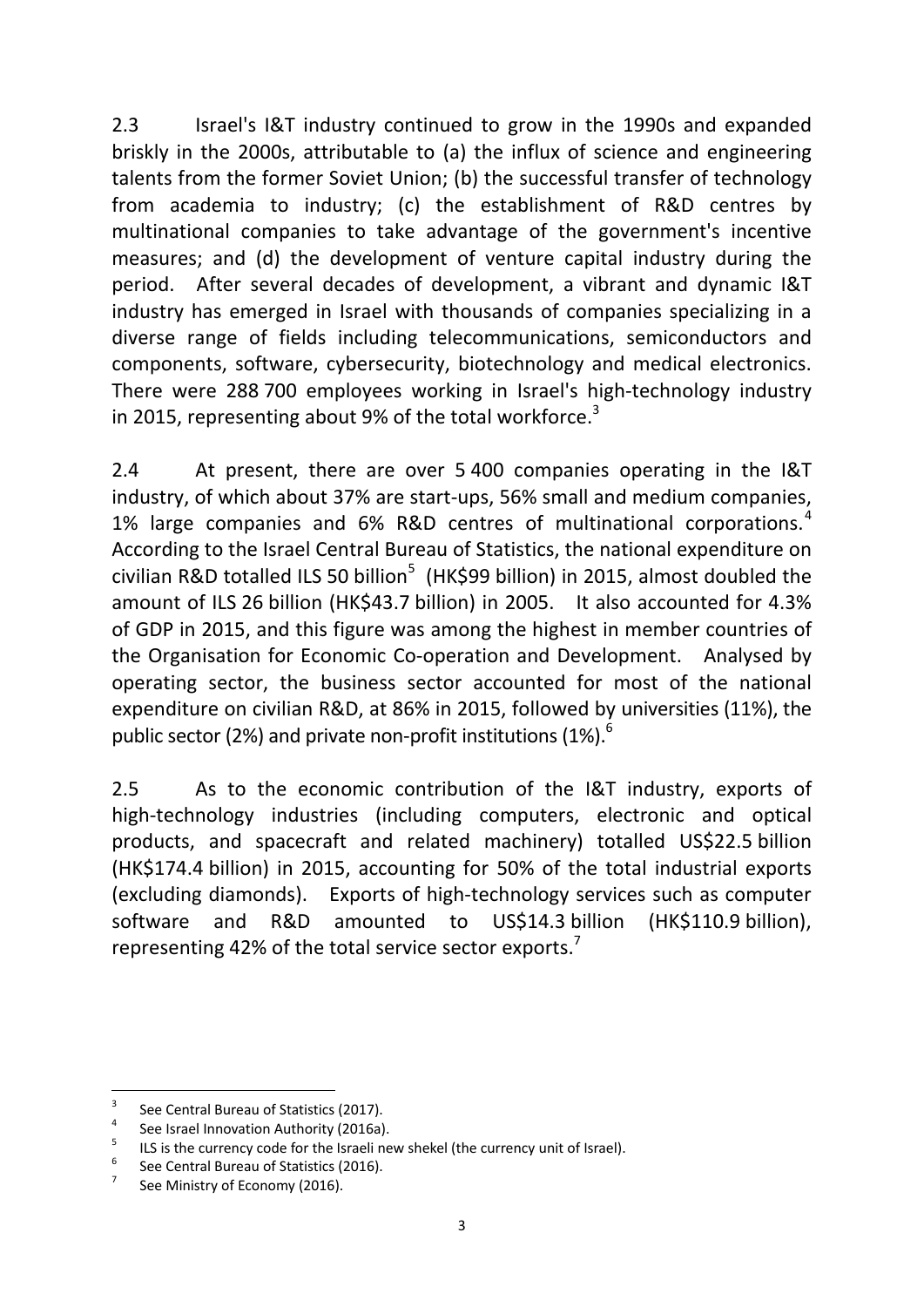2.6 However, growth of the I&T industry in Israel has slowed down in recent years. According to the Israeli government, the I&T industry has been facing challenges such as growing global competition and shortage of skilled manpower such as experienced engineers.<sup>8</sup> Besides, insufficient experience in business management has enticed many local start-ups to sell their potentially successful business pre-maturely to venture capital funds. This hinders the expansion of start-ups into large enterprises and leads to a loss of added value to the Israeli economy.

# **3. Government's innovation and technology policy**

3.1 The Israeli government has adopted a multi-pronged approach for the development of the I&T industry in the country. This includes the establishment of specific government authorities to promote the industry, engagement of private sector participation, incentive programmes offered to stimulate industrial R&D, and support rendered to immigrants and returning resident scientists.

## Specific responsible authorities

3.2 In early 2016, the Israeli government established an independent public entity – the Israel Innovation Authority ("IIA") – to nurture the development of the I&T industry in Israel while creating and strengthening the infrastructure and framework needed to support the entire industry. The inception of IIA is to replace OCS and its Israeli Industry Center for  $R&D$ ,<sup>9</sup> which had been entrusted with administering the R&D Law and overseeing all government-sponsored support of industrial R&D in Israel.

3.3 The establishment of IIA stems from the Israeli government's acknowledgement of the need to quickly and efficiently confront the rapidly changing needs and challenges facing the I&T industry. As such, IIA has

 $\frac{1}{8}$  Until recently, the I&T industry was helped by two trends: academics and employees of state-owned industries moving into the private sector and the arrivals of tens of thousands of Jewish engineers emigrating from the former Soviet Union. Both these sources of fresh talent have now dried up. In addition, there has been a decline in the share of Israelis graduating in the sciences from 13% of all graduates in 2004 to 8.7% in 2014. See Economist (2016) and IMRA (2016).

The Israeli Industry Center for R&D was the executive agency of OCS responsible for administering the national and international programmes developed for promoting industrial R&D.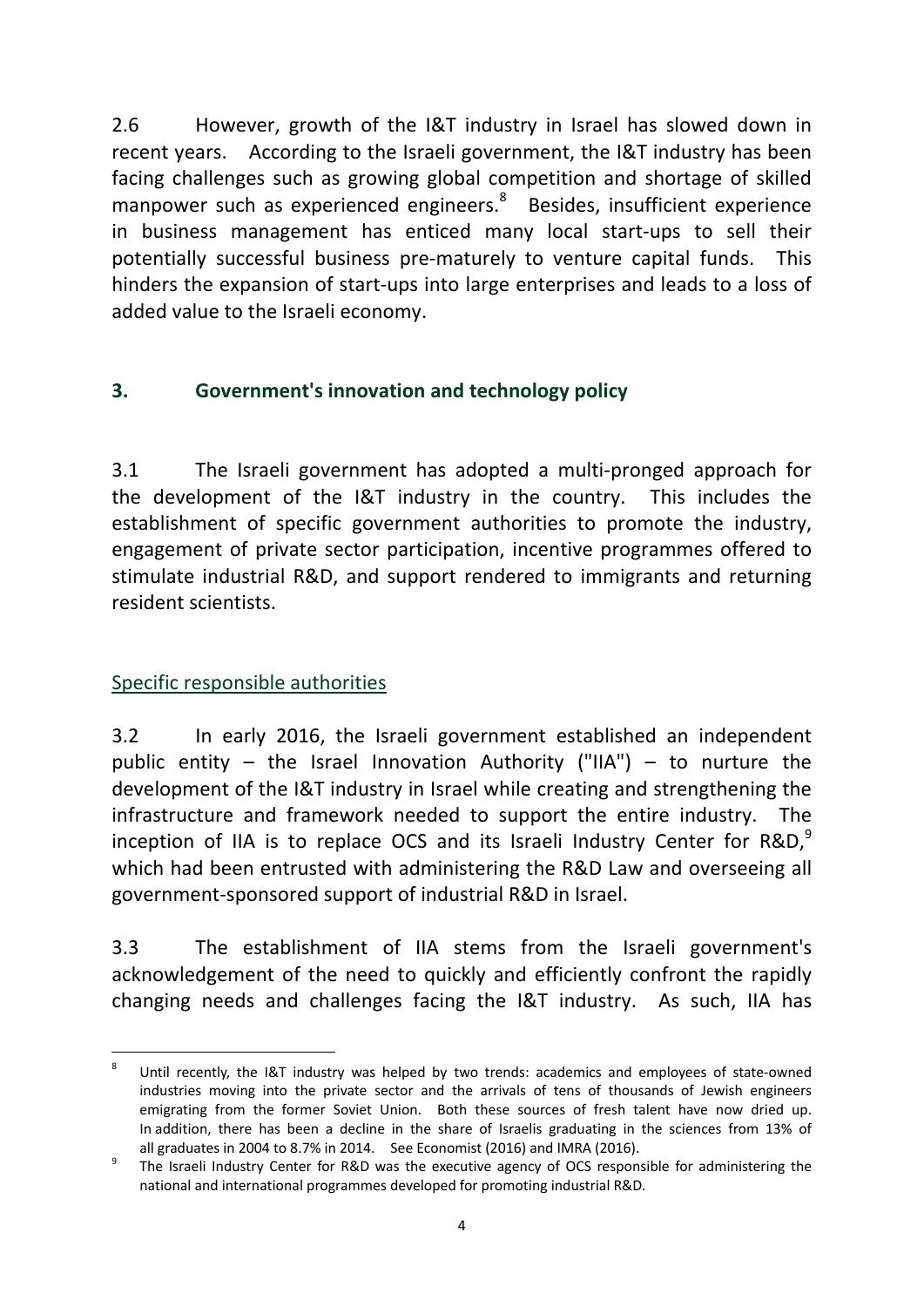greater power and flexibility to enable rapid response, minimum restrictions and new support systems. It also introduces new creative lending programmes, guarantees, funds and financial instruments.

3.4 IIA comprises six innovation divisions, namely: (a) Startup Division; (b) Growth Division; (c) Technological Infrastructure Division; (d) Advanced Manufacturing Division; (e) International Collaboration Division; and (f) Societal Challenges Division. These divisions are responsible for managing support programmes that are tailored to the business needs of specific target groups of entrepreneurs and companies.

3.5 In addition to IIA, other authorities involved in formulating and/or implementing policies related to the I&T industry include: (a) the Ministry of Science, Technology and Space which funds the operation of eight regional R&D centres to draw young scientists into R&D activities and promotes international scientific cooperation; (b) the Planning and Budgeting Committee of the Council for Higher Education which promotes and allocates funding for scientific research in the academic sector; and (c) the Ministry of Finance which is involved in policy making and coordinating with other authorities on policies related to the I&T industry.

## Engagement of private sector participation

3.6 The Israeli government encourages local and foreign investment in industrial projects by offering a wide range of incentives and benefits provided under the Law for the Encouragement of Capital Investment. Government grants of up to 20% of the approved investment are available to companies establishing their plants in designated national priority regions in Israel.<sup>10</sup> Tax benefits are also offered to investors meeting specified criteria. For example, companies with an annual total income of at least US\$375 million (HK\$2.9 billion), a minimum capital investment of US\$100 million (HK\$776 million) in a national priority region, and a combined balance sheet exceeding US\$5 billion (HK\$38.8 billion) can enjoy a reduced corporate tax rate at 5%.<sup>11</sup> As a result of the government's incentives, many major multinational companies have established their presence in Israel. For example, Apple, General Motors, Google, Microsoft, Cisco and Hewlett Packard have established R&D centres and acquired companies in Israel.

-

<sup>&</sup>lt;sup>10</sup> National priority regions refer to Israel's peripheral areas or areas that the Israeli government plan to develop.<br><sup>11</sup> The average corporate tax rate in Israel is 25%.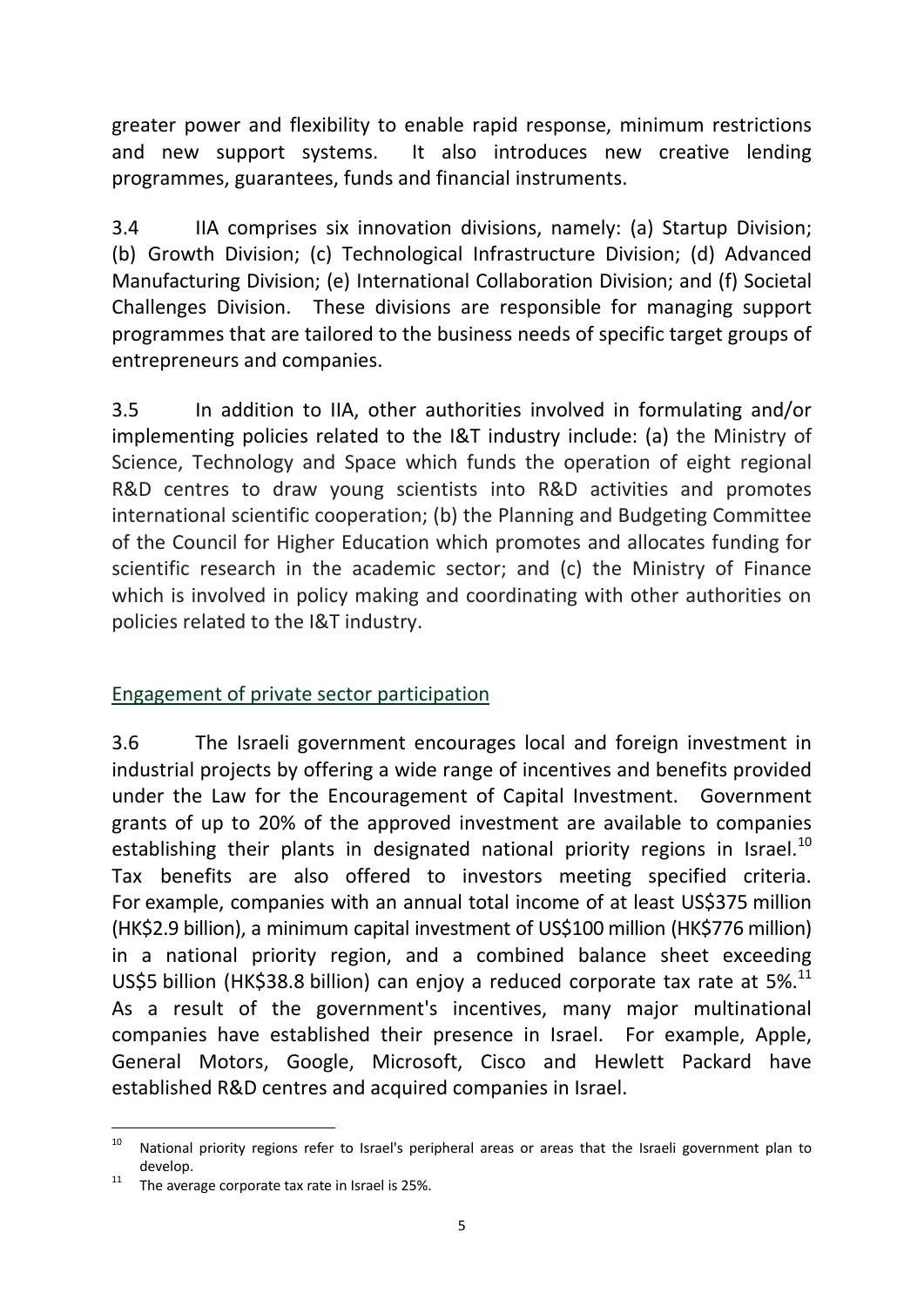3.7 Israel's venture capital industry, which plays an important role in the booming high-technology sector, also benefits from the government's incentive measures. For example, foreign investors in eligible venture capital funds are entitled to receive tax exemption on the income generated from investment in the Israeli I&T industry. In 2016, there were about 50 active venture capital funds in Israel. During 2007-2016, a total of about US\$9.13 billion (HK\$70.85 billion) was raised by Israel's venture capital industry.<sup>12</sup>

# Incentive programmes offered by the Israel Innovation Authority

3.8 In the past few decades, OCS was empowered by the R&D Law to manage various incentive programmes for supporting R&D projects undertaken by companies ranging from novice companies with innovative concepts to start-up companies and established industrial R&D enterprises. OCS also promoted international cooperation in R&D by setting up bi-national funds to support joint R&D projects with foreign countries.

3.9 IIA, which replaced OCS in 2016, has recently expanded the scope of the incentive programmes and organized them under its six innovation divisions. Each division focuses on managing a number of programmes to address the needs of and challenges faced by a specific target group of companies in the I&T industry. For instance, the Startup Division manages incentive programmes targeting at entrepreneurs with an innovative technological idea and start-up companies at early stage of development. These programmes include:

- (a) the Tnufa Incentive Programme which supports entrepreneurs with innovative technological concepts at the initial stage of R&D to raise funding for further development and commercialization;
- (b) the Incubators Incentive Programme which provides financial incentives for entrepreneurs to establish a start-up company based on an innovative technological concept; $^{13}$  and
- (c) the Young Entrepreneurship Incentive Programme which is designed for training the next generation of entrepreneurs in Israel.

 $12$ See IVC Research Center (2017).

<sup>13</sup> Currently, there are 18 technological incubators and one designated biotechnological incubator, which are privately owned by experienced groups such as venture capital funds, multinational corporations and private investors. The incubators are selected through competitive processes and are licensed to operate for a period of eight years.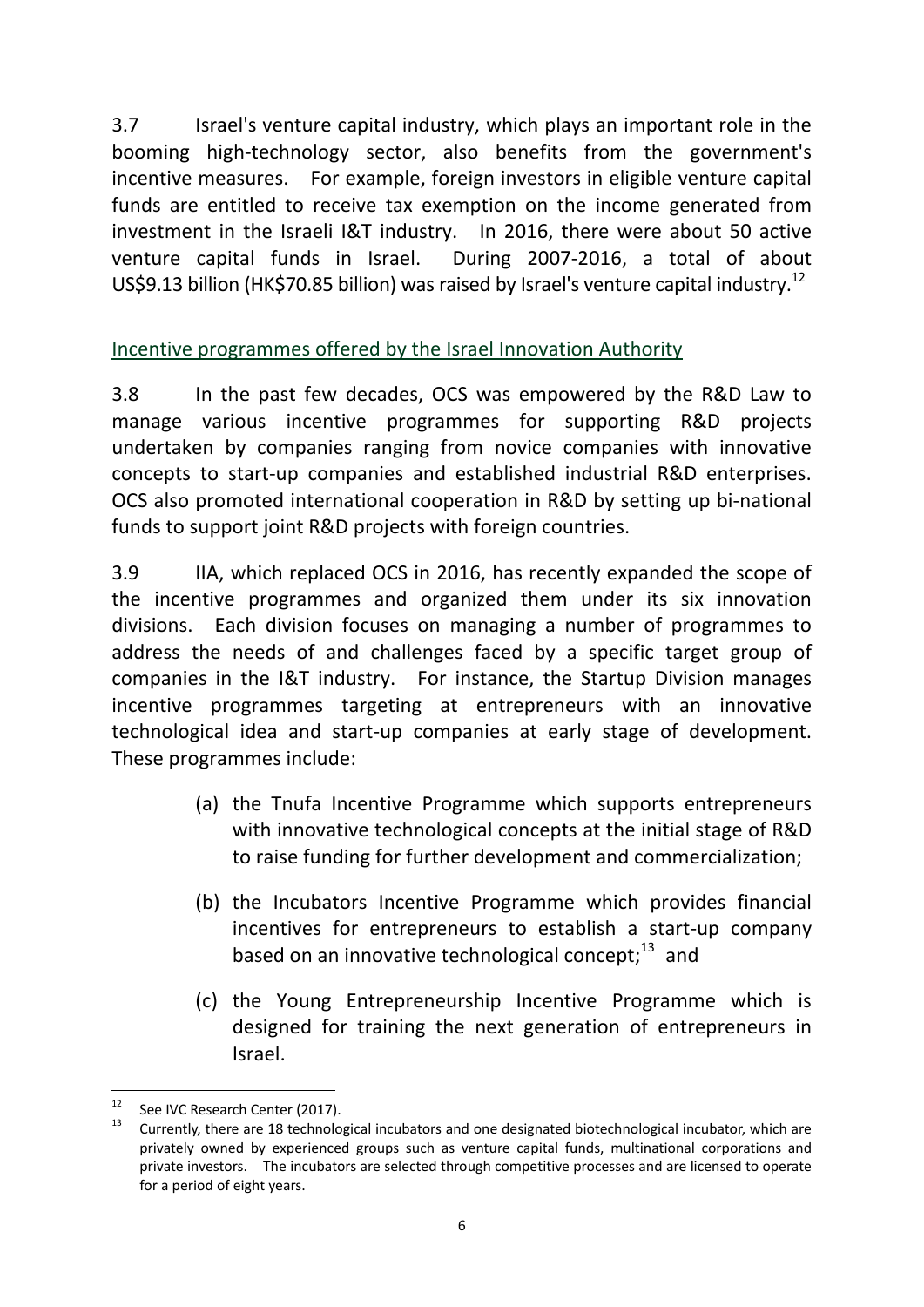3.10 As another example, the Growth Division of IIA manages incentive programmes for promoting technological innovation of mature and growth companies. They include (a) the R&D Fund which is the main incentive programme designed for industrial R&D support for the development of new products or upgrade of existing technology; and (b) other incentive programmes to support R&D in specific fields such as agriculture, alternative fuels for transportation and space technology.

### Support rendered to immigrant and returning resident scientists

3.11 Israel is a large immigrant-absorbing country with many immigrants being science and engineering talents. Through the Center for Absorption in Science under the Ministry of Aliyah and Immigrant Absorption, the Israeli government assists new immigrants with relevant qualifications and experience in finding employment in the academic and commercial sectors. The hiring employers are subsidized the cost of employing the immigrants in the initial period. In order to meet the demand for experienced scientists in the I&T industry, the Center for Absorption in Science also provides employment assistance to Israeli scientists who return to work in Israel from abroad.

#### **4. Israel's traditional manufacturing industries in the technological world**

4.1 In 2015, there were 10 754 establishments operating in the traditional manufacturing industry, accounting for about 84% of the total number of manufacturing establishments in Israel. $14$  Yet, the traditional manufacturing industries, which are operating with low- and medium-lowtechnology, $15$  are losing their importance in the Israeli economy. According to IIA, the traditional manufacturing industries are mostly labour intensive with low productivity. They accounted for a mere 19% of industrial exports (excluding diamonds) in 2015 notwithstanding employing 56% of the total manufacturing workforce.<sup>16</sup>

 $14$ <sup>14</sup> See Central Bureau of Statistics (2017).

<sup>15</sup> The Israel Central Bureau of Statistics classifies manufacturing industries by four levels of technological intensity i.e. low, medium-low, medium-high and high levels. Low-technology manufacturing industries include food and textile industries, while medium-low-technology manufacturing industries include plastic

and metal product industries.<br><sup>16</sup> See Central Bureau of Statistics (2017).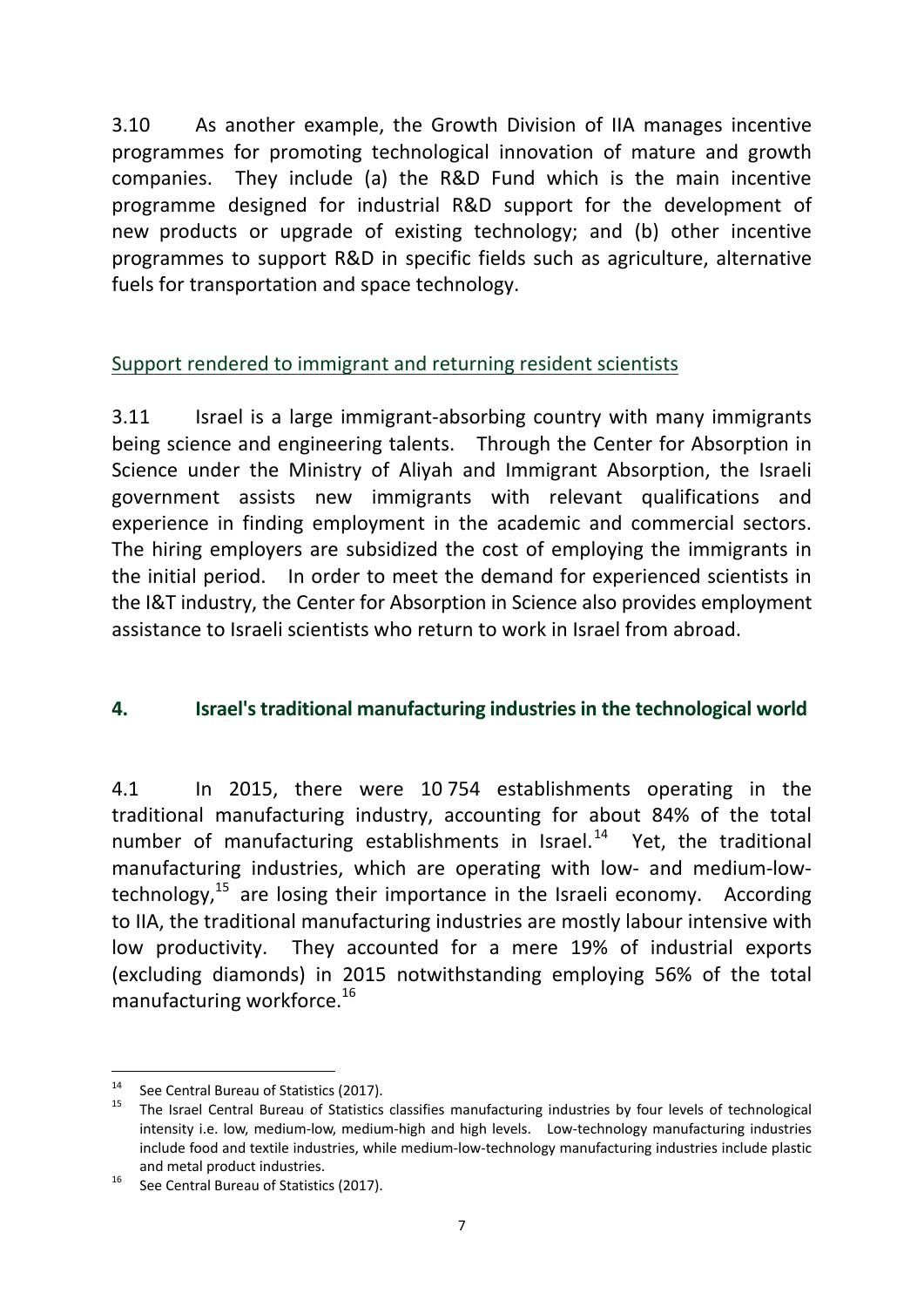4.2 Against the above, the Israeli government has considered that revitalization of the traditional manufacturing industry through adoption of R&D is imperative to enhance its productivity and competitiveness and help achieve a diversified economy. Up till 2016, the Israeli government has spent about ILS1 billion (HK\$2.1 billion) on the revitalization programme, and allocated grants to over 560 companies for supporting over 1 380 R&D projects, mostly for improvement of their manufacturing processes.

4.3 Recently, the Advanced Manufacturing Division under IIA is tasked to further strengthen the efforts on promoting R&D in the traditional manufacturing industries. IIA has planned to set up a national institute of advanced manufacturing and enhance support for breakthrough R&D projects in the traditional manufacturing industries. It also manages two incentive programmes to encourage traditional manufacturers to develop innovative products, technologies and manufacturing processes.

4.4 The first incentive programme aims at encouraging traditional manufacturing industries to implement innovative technological processes. Under the programme, manufacturers engaging in traditional manufacturing industries such as textile, leather product and metal product industries are provided with grants on R&D projects, as well as subsidies for employing R&D employees and acquisition of innovative technology or intellectual property. The second incentive programme aims at providing guidance and consultation services for manufacturers which are not experienced in carrying out R&D activities.

4.5 In addition, the International Collaboration Division of IIA manages an incentive programme to encourage multinational companies engaged in lowor medium-low-technology manufacturing industries to establish project centres in cooperation with an Israeli entity to stimulate and create R&D activities in the low-technology sector. Under the programme, government grants are provided to encourage establishment and continuous operation of the project centres in Israel.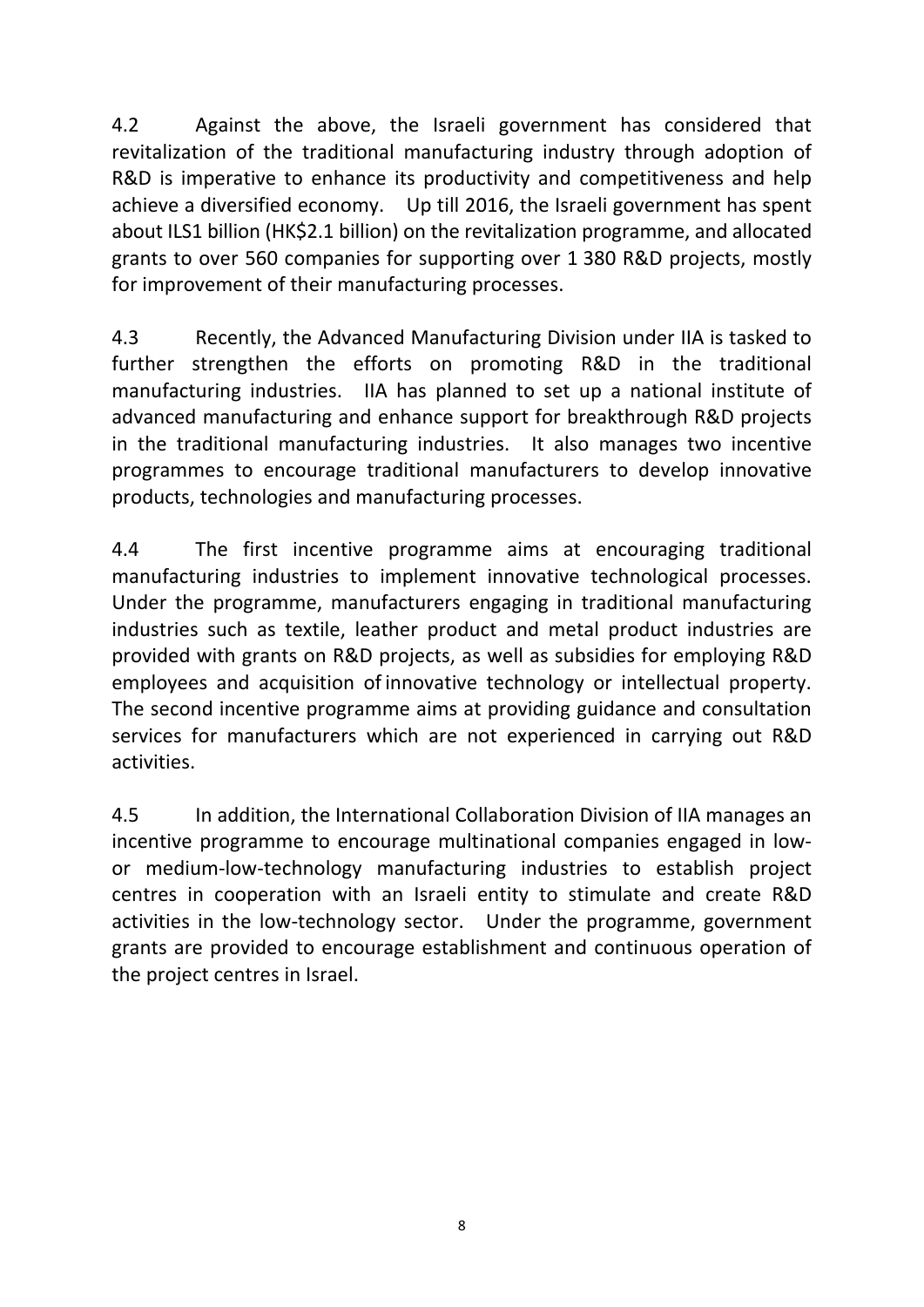### **References**

- 1. Central Bureau of Statistics. (2016) *Media Release: The National Expenditure on Civilian R&D increased by 4.8% in 2015.* Available from: [http://www.cbs.gov.il/www/hodaot2016n/12\\_16\\_270e.pdf](http://www.cbs.gov.il/www/hodaot2016n/12_16_270e.pdf) [Accessed March 2017].
- 2. Central Bureau of Statistics. (2017) *Statistical Abstract of Israel 2016*. Available from: [http://www.cbs.gov.il/reader/shnaton/shnatone\\_new.htm](http://www.cbs.gov.il/reader/shnaton/shnatone_new.htm) [Accessed March 2017].
- 3. Cornell University, INSEAD and WIPO. (2016) *The Global Innovation Index.*  Available from: <https://www.globalinnovationindex.org/> [Accessed March 2017].
- 4. Economist. (2016) *Israel's tech industry: Talent search.* 9 July. Available from: [http://www.economist.com/news/business/21701810](http://www.economist.com/news/business/21701810-startup-nation-running-out-steam-talent-search) [startup-nation-running-out-steam-talent-search](http://www.economist.com/news/business/21701810-startup-nation-running-out-steam-talent-search) [Accessed March 2017].
- 5. Financial Times. (2016) *Can Israel go from start-up to scale-up nation?* 22 March. Available from: [https://www.ft.com/content/e4b5a70a](https://www.ft.com/content/e4b5a70a-c903-11e5-a8ef-ea66e967dd44)[c903-11e5-a8ef-ea66e967dd44](https://www.ft.com/content/e4b5a70a-c903-11e5-a8ef-ea66e967dd44) [Accessed March 2017].
- 6. Getz, D. et al. (2016) *World Development Report 2016 - Best Practices and Lessons Learned in ICT Sector Innovation: A Case Study of Israel.* Available from: [http://pubdocs.worldbank.org/en/86879145252989894](http://pubdocs.worldbank.org/en/868791452529898941/WDR16-BP-ICT-Sector-Innovation-Israel-Getz.pdf) [1/WDR16-BP-ICT-Sector-Innovation-Israel-Getz.pdf](http://pubdocs.worldbank.org/en/868791452529898941/WDR16-BP-ICT-Sector-Innovation-Israel-Getz.pdf) [Accessed March 2017].
- 7. IMRA. (2016) *2016 Israel Innovation Authority Report Presented to Prime Minister.* Available from: <http://www.imra.org.il/story.php3?id=70918> [Accessed March 2017].
- 8. Israel Innovation Authority. (2016a) *2016 Innovation in Israel Overview.*  Available from: <http://innovationisrael-en.mag.calltext.co.il/?article=0> [Accessed March 2017].
- 9. Israel Innovation Authority. (2016b) *Endless Possibilities to Promote Innovation.* Available form: [http://innovation](http://innovation-israel.mag.calltext.co.il/magazine/45/?article=0)[israel.mag.calltext.co.il/magazine/45/?article=0](http://innovation-israel.mag.calltext.co.il/magazine/45/?article=0) [Accessed March 2017].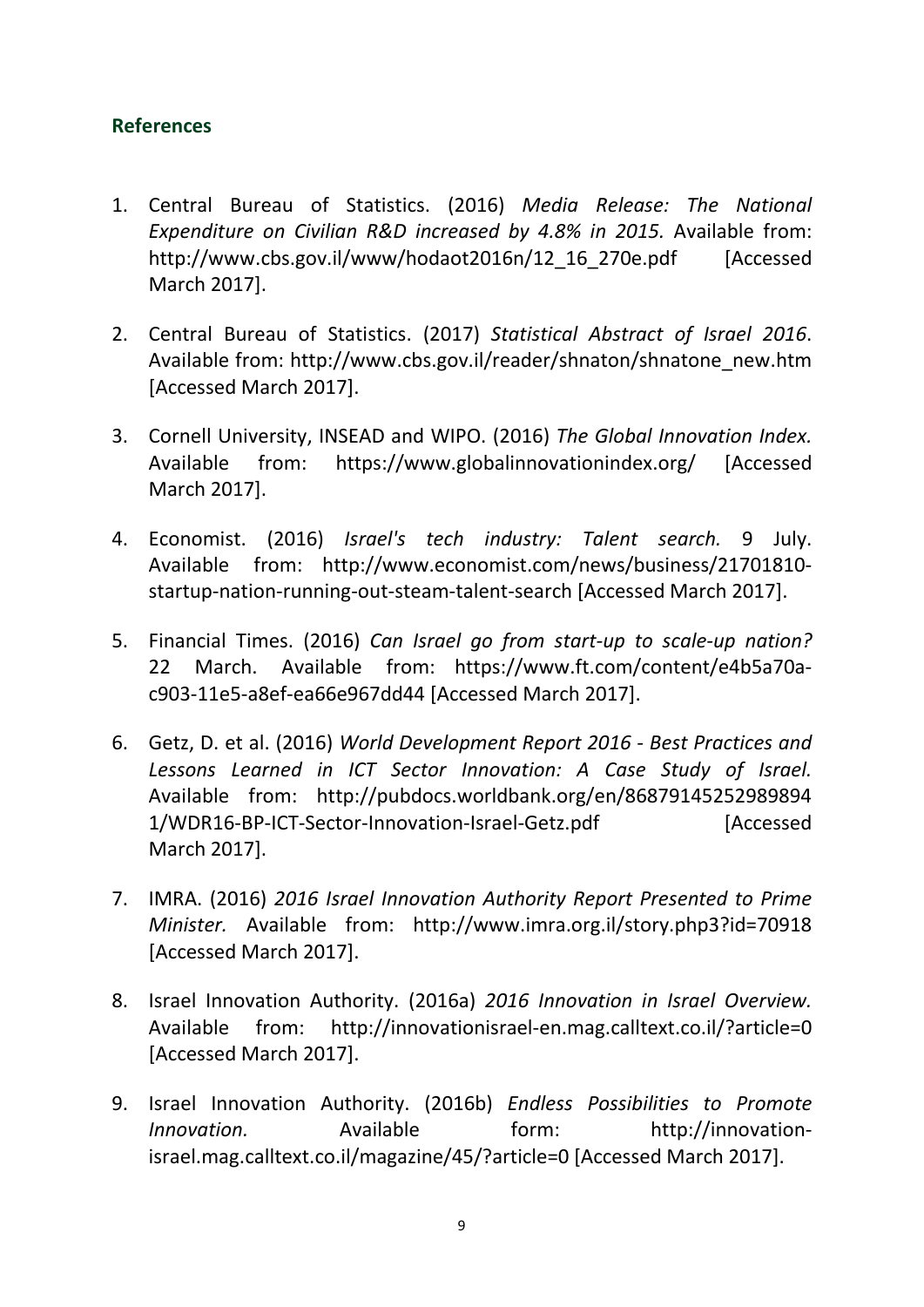- 10. *Israel Innovation Authority.* (2017) Available from: <http://www.matimop.org.il/> [Accessed March 2017].
- 11. Israel Ministry of Foreign Affairs. (2002) *The Israel High-Tech Industry - Fifty Years of Excellence.* Available from: [http://mfa.gov.il/MFA/Ab](http://mfa.gov.il/MFA/AboutIsrael/Science/Pages/The%20Israel%20High-Tech%20Industry%20-%20Fifty%20Years%20of%20Exc.aspx) [outIsrael/Science/Pages/The%20Israel%20High-Tech%20Industry%20-](http://mfa.gov.il/MFA/AboutIsrael/Science/Pages/The%20Israel%20High-Tech%20Industry%20-%20Fifty%20Years%20of%20Exc.aspx) [%20Fifty%20Years%20of%20Exc.aspx](http://mfa.gov.il/MFA/AboutIsrael/Science/Pages/The%20Israel%20High-Tech%20Industry%20-%20Fifty%20Years%20of%20Exc.aspx) [Accessed March 2017].
- 12. IVC Research Center. (2017) *Israeli Venture Capital Fund Raising – 2016.* Available from: [http://www.ivc](http://www.ivc-online.com/Portals/0/RC/FundPRs/Israeli%20VC%20Fundraising%20PR%202016%20Final.pdf)[online.com/Portals/0/RC/FundPRs/Israeli%20VC%20Fundraising%20PR%2](http://www.ivc-online.com/Portals/0/RC/FundPRs/Israeli%20VC%20Fundraising%20PR%202016%20Final.pdf) [02016%20Final.pdf](http://www.ivc-online.com/Portals/0/RC/FundPRs/Israeli%20VC%20Fundraising%20PR%202016%20Final.pdf) [Accessed March 2017].
- 13. Jewish Virtual Library. (2015) *Israel Science & Technology: High-Tech Sector.* Available from: [http://www.jewishvirtuallibrary.org/israeli-high](http://www.jewishvirtuallibrary.org/israeli-high-tech-sector)[tech-sector](http://www.jewishvirtuallibrary.org/israeli-high-tech-sector) [Accessed March 2017].
- 14. Legislative Council Secretariat. (2013) *Information Note - Innovation and technology industry in South Korea, Israel and Belgium.* Available from: <http://www.legco.gov.hk/yr13-14/english/sec/library/1314in04-e.pdf> [Accessed March 2017].
- 15. Legislative Council Secretariat. (2014) *Information Note - Innovation and technology industry and intellectual property system in Israel.* Available from: [http://www.legco.gov.hk/yr13-](http://www.legco.gov.hk/yr13-14/english/sec/library/1314in13-e.pdf) [14/english/sec/library/1314in13-e.pdf \[](http://www.legco.gov.hk/yr13-14/english/sec/library/1314in13-e.pdf)Accessed March 2017].
- 16. Ministry of Aliyah and Integration. (2017) *The Center for Absorption in Science.* Available from: [http://www.moia.gov.il/english/Subjects/Rese](http://www.moia.gov.il/english/Subjects/ResearchAndScience/Pages/AbsorptionCenter.aspx) [archAndScience/Pages/AbsorptionCenter.aspx](http://www.moia.gov.il/english/Subjects/ResearchAndScience/Pages/AbsorptionCenter.aspx) [Accessed March 2017].
- 17. Ministry of Economy and Industry. (2016) *Doing Business in Israel 2016.* Available from: [http://investinisrael.gov.il/resources/adkit-manual-2016-](http://investinisrael.gov.il/resources/adkit-manual-2016-IN-PRINT.PDF) [IN-PRINT.PDF](http://investinisrael.gov.il/resources/adkit-manual-2016-IN-PRINT.PDF) [Accessed March 2017].
- 18. Ministry of Economy. (2016) *The Israeli Economy at a glance - 2016.* Available from: [http://www.economy.gov.il/Research/Documents/The%](http://www.economy.gov.il/Research/Documents/The%20Israel%20Economy%20At%20a%20Glance%202016.pdf) [20Israel%20Economy%20At%20a%20Glance%202016.pdf](http://www.economy.gov.il/Research/Documents/The%20Israel%20Economy%20At%20a%20Glance%202016.pdf) [Accessed March 2017].